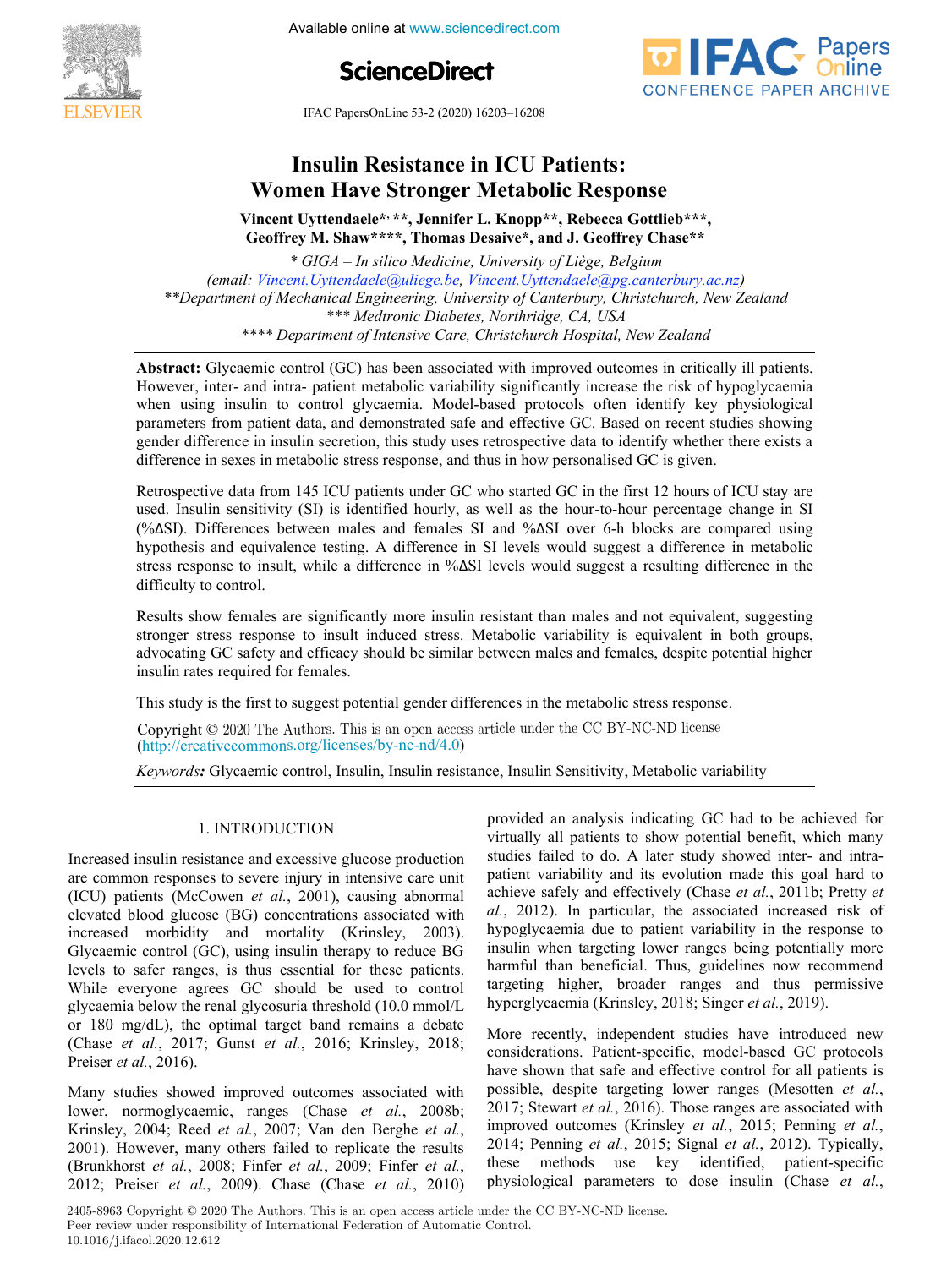2011a). They can thus better account for inter- and intrapatient metabolic variability (Chase *et al.*, 2019; Chase *et al.*, 2018), the main factor making GC hard to achieve safely.

More specifically, it has been shown GC is not a function of severity of patient condition, patient metabolic condition or diabetes status, or outcome, suggesting all patients should benefit given equal quality of control (Uyttendaele *et al.*, 2017). Protocol design is thus the determining factor in GC, where poorly designed protocols with demonstrated low compliance have wrongly blamed lower glycaemic targets for increased hypoglycaemia (Uyttendaele *et al.*, 2019b). Safe, effective control must thus be achieved for all patients before making conclusions on the clinical impact of GC.

Given survivors and non-survivors have been shown to be equally controllable due to having equivalent metabolic variability (Uyttendaele*, et al.*, 2017), it is possible other parameters could influence control if differences in patientspecific metabolic stress response existed. In particular, studies have reported differences in insulin resistance, insulin secretion, glucose effectiveness, and endogenous glucose production, between genders (Basu *et al.*, 2006; Geer *et al.*, 2009; Soeters *et al.*, 2007). In neonatal ICU infants, girls were found to be more insulin resistant than boys given their higher endogenous insulin secretion (Dickson *et al.*, 2015a; Dickson *et al.*, 2015b).

This study examines whether differences in insulin resistance and its variability also exist in adult ICU patients, and if it has an impact on control difficulty.

# 2. METHODS

#### *2.1 Patient Cohort*

Retrospective clinical data from 371 patients on Specialised Relative Insulin Nutrition Tables (SPRINT) GC (Chase*, et al.*, 2008b) are used. Only 145 patients (91 males, 54 females) who started GC within 12h of ICU admission and received insulin for >24h are used. Demographics are in Table 1.

Differences in age, mortality, severity of injury, ICU length of stay, diabetes, and GC outcomes between males and females are not significant. Only median BG levels achieved are significantly different, but this difference is small and does not have any clinical impact (Uyttendaele*, et al.*, 2017).

# *2.2 Model-based Insulin Sensitivity (SI)*

Insulin sensitivity (SI) is a physiological parameter, reflecting patient metabolic response to insulin and glucose, and, thus, patient metabolic stress response. In this study, patientspecific model-based SI is identified hourly, using a clinically validated physiological model (Lin *et al.*, 2011), schematically represented in Fig. 1. This model has been used in the Stochastic Targeted (STAR) GC framework, providing high quality of control for all patients (Evans *et al.*, 2012; Stewart*, et al.*, 2016). The model describes all the metabolic glucose-insulin pharmacodynamics. SI is identified from

# **Table 1. Demographic data of male and female subcohorts from 145 SPRINT patients.**

|                         | <b>Males</b>      | <b>Females</b>    | P-val            |
|-------------------------|-------------------|-------------------|------------------|
| $#$ patients            | 91                | 54                |                  |
| Age                     | 67 [57, 77]       | 67 [58, 74]       | 0.63a            |
| Mortality               | 18%               | 19%               | 1.0 <sub>b</sub> |
| <b>APACHE II score</b>  | 20 [16, 27]       | 19.5 [17, 26]     | 0.98a            |
| First day SOFA score    | 6[4, 8]           | 5.5 [4, 8]        | 0.46a            |
| ICU length of stay (h)  | 108 [67, 188]     | 127.2 [64, 213]   | 0.91a            |
| SPRINT duration (h)     | 83 [46, 157]      | 87 [39, 167]      | 0.81a            |
| Type 2 Diabetes $(\% )$ | 13 (14%)          | 11 $(20\%)$       | 0.4 <sub>b</sub> |
| Cohort BG (mmol/L)      | 5.6 [4.9, 6.6]    | 5.9 [5.0, 6.9]    | < 0.01a          |
| Median BG (mmol/L)      | $5.7$ [5.2, 6.1]  | $6.0$ [5.3, 6.4]  | 0.06a            |
| $%BG 4.4-8.0$ mmol/L    | 83 [72, 90]       | 82 [67, 89]       | 0.3a             |
| $%BG < 4.0$ mmol/L      | $1.4$ [0, 5.5]    | $1.4\ [0, 6.9]$   | 0.42a            |
| $%BG < 2.2$ mmol/L      | 0 [0, 0]          | 0 [0, 0]          |                  |
| BG measures/day         | 15.8 [14.4, 17.5] | 15.7 [14.5, 18.2] | 0.47a            |
| Median insulin (U/h)    | $3$ [2, 3]        | $3$ [2, 3]        | 0.26a            |
| Median feed $(g/h)$     | $3.5$ [2.1, 5.5]  | $2.8$ [1.8, 3.9]  | < 0.01a          |
| Median feed (%GF)       | 51 [30, 80]       | 51 [30, 75]       | 0.61a            |
| Goal Feed $(g/h)$       | $6.5$ [6.5, 7.4]  | $5.2$ [5.2, 5.7]  | < 0.01a          |

*Data is given as per-patient median [IQR] where appropriate. P-values are computed using Wilcoxon Ranksum test (a) or Fisher exact test (b).*

clinical BG, insulin, and nutrition data using integral based methods (Docherty *et al.*, 2012).

Difficulty in control is assessed using the hour-to-hour change in SI levels (%ΔSI), reflecting metabolic variability and thus hyper- and hypo- glycaemic risk. In STAR, metabolic variability is used to assess risk for any given treatment, and to determine the optimal treatment (Evans*, et al.*, 2012; Lin *et al.*, 2008; Uyttendaele *et al.*, 2018; Uyttendaele *et al.*, 2019a).

It is important to note a difference in SI level between males and females would suggest potential difference in metabolic stress response to injury. However, a difference in %ΔSI would suggest an outcome or resulting difference in the difficulty to control these patient cohorts.

#### *2.3 Protocol Comparison and Analyses*

This study analyses patient-specific SI and %ΔSI using 6-h blocks over the first 72h of control. Hypothesis testing is used to determine whether the null hypothesis of males and females sub-cohorts being drawn from distributions of equal medians against the alternative they are not can be rejected (p<0.05). Due to large data sample size effect, bootstrapping is used (Motulsky, 2014). Resampled cohorts of the same size of the original cohort are created, where sample are randomly chosen with replacement 1000 times, and the differences in median bootstrapped SI or %ΔSI between males and females are computed. If the 95% CI of these differences does not include zero (difference of equal medians = 0), the null hypothesis can be rejected ( $p$ <0.05). Because it is not clear whether data is independent, the Bonferroni correction for multiple comparison is also considered, where the 12 comparisons made suggest a significance level of p=0.004. Therefore, in this case, the 99.6% CI of differences is considered.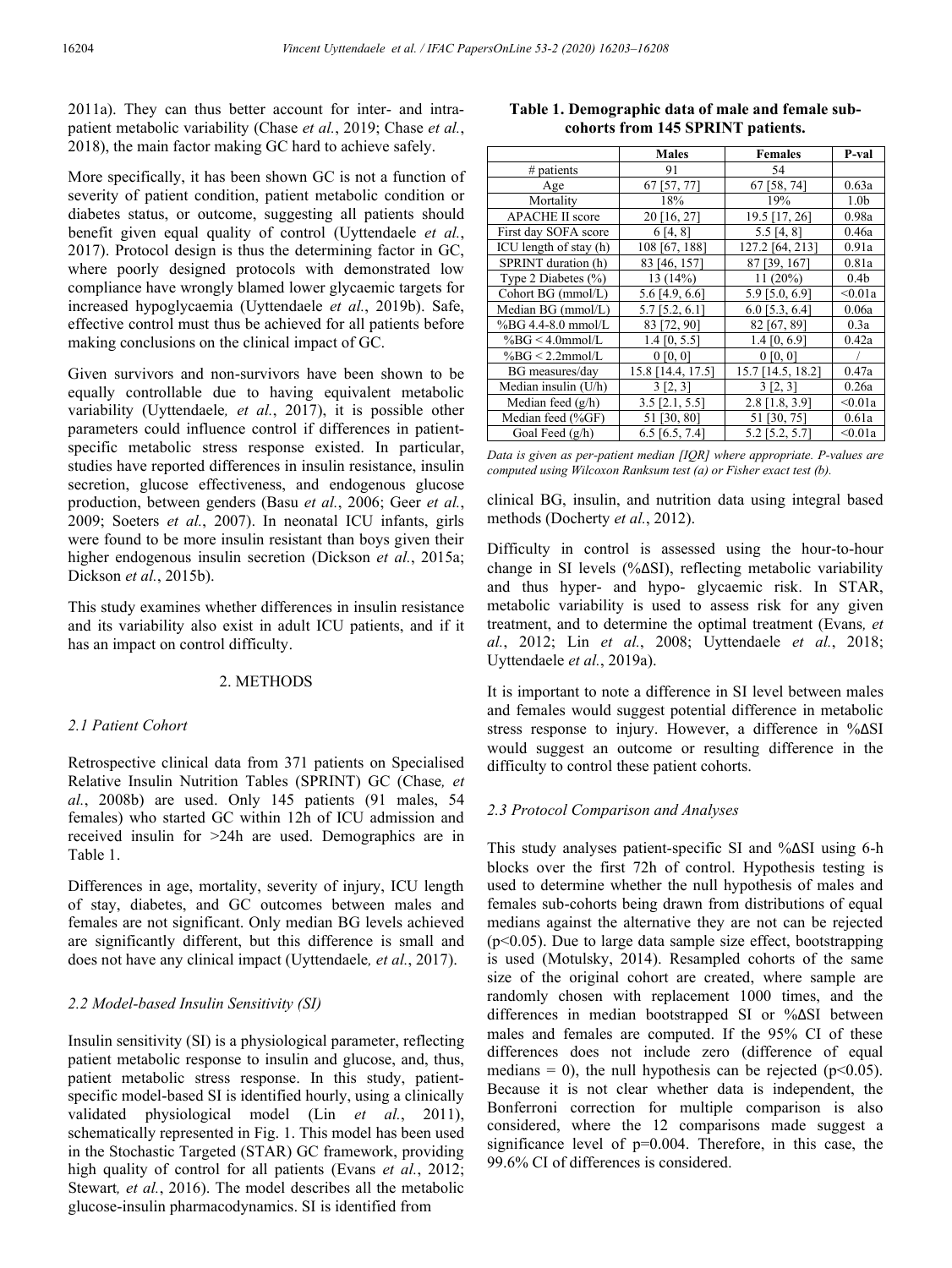Although a difference can be statistically significant, it may not have a significant clinical impact (Motulsky, 2014, 2015). Equivalence testing is thus used to assess if a difference between genders, statistically significant or not, has the potential to change clinical decision-making. The equivalence range used is based on the change in SI required to exceed one standard deviation of BG measurement error  $(\pm 9.4\%)$  or cause a change in model-based insulin recommendations. This equivalence range thus corresponds to a change in SI of approximately  $\pm 15\%$ , based on the median SI value. Further details are published in (Uyttendaele*, et al.*, 2017). If the 95% CI (or 99.6% CI using the Bonferroni correction) of the % difference in medians of bootstrapped cohorts falls within the equivalence range, the difference in distributions can be considered equivalent (Motulsky, 2014). A statistically significant difference can thus well be within equivalence range, suggesting the difference is not sufficient to cause major clinical impact.

**Table 2. SI levels comparison between male and female cohorts using 6-h blocks.**

| <b>Hours</b> | <b>Male Cohort SI</b><br>$(\times e-4)$ | Female<br>Cohort SI (×e-<br>4) | [95%CI] difference in<br>bootstrapped median<br>$SI$ ( $\times$ e-5) |
|--------------|-----------------------------------------|--------------------------------|----------------------------------------------------------------------|
| Day 1        |                                         |                                |                                                                      |
| $0 - 5$      | $1.5$ [0.5, 2.7]                        | $1.3$ [0.5, 2.3]               | [0.0, 4.8]                                                           |
| $6 - 11$     | $2.2$ [1.3, 3.7]                        | $1.8$ [0.7, 3.3]               | [0.8, 6.6]                                                           |
| $12 - 17$    | $3.1$ [1.7, 4.8]                        | $2.2$ [1.1, 4.2]               | $[5.3, 13.1]^a$                                                      |
| 18-23        | $3.3$ [1.8, 5.9]                        | 2.4 [1.5, 3.9]                 | $[4.8, 12.1]$ <sup>a</sup>                                           |
| Day 2        |                                         |                                |                                                                      |
| 24-29        | $3.3$ [1.8, 5.7]                        | $2.8$ [1.6, 4.0]               | [1.2, 11.0]                                                          |
| $30 - 35$    | $3.7$ [2.1, 6.5]                        | $2.7$ [1.8, 4.6]               | $[4.8, 14.1]^a$                                                      |
| 36-41        | $3.6$ [2.0, 6.0]                        | $2.8$ [1.7, 4.3]               | $[2.4, 14.3]$ <sup>a</sup>                                           |
| 42-47        | $3.6$ [2.0, 6.0]                        | $2.9$ [1.8, 4.2]               | $[2.3, 11.1]^a$                                                      |
| Day 3        |                                         |                                |                                                                      |
| 48-53        | 4.0 $[2.2, 6.8]$                        | $2.9$ [1.9, 4.4]               | $[6.4, 15.9]^a$                                                      |
| 54-59        | 4.4 [2.4, 6.7]                          | $3.2$ [1.9, 4.8]               | $[4.3, 15.5]^a$                                                      |
| 60-65        | $3.8$ [2.3, 6.0]                        | $3.2$ [2.1, 4.6]               | [1.3, 9.7]                                                           |
| 66-71        | $3.8$ [2.5, 5.7]                        | $3.0$ [2.4, 4.7]               | $[4.1, 11.8]$ <sup>a</sup>                                           |

*Difference in bootstrapped median SI levels is significant (bold) if the 95% CI does not include the null hypothesis value of 0 (p<0.05). a Difference remains significant after Bonferroni correction (p<0.004). SI units: L/mU/min.*

**Table 3. %ΔSI levels comparison between male and female cohorts using 6-h blocks.**

| <b>Hours</b> | <b>Male Cohort</b><br>$\%$ $\Delta SI$ (%) | <b>Female Cohort</b><br>$\% \Delta SI \ (\%)$ | [95%CI] difference<br>in bootstrapped<br>median % $\Delta SI$ (%) |
|--------------|--------------------------------------------|-----------------------------------------------|-------------------------------------------------------------------|
| Day 1        |                                            |                                               |                                                                   |
| $0 - 5$      | $4.5$ [ $-23.1$ , 61.3]                    | $1.6$ [-34.5, 51.1]                           | $[-9.7, 9.8]$                                                     |
| $6 - 11$     | $7.2$ [-12.7, 38.7]                        | 9.9 [-15.4, 42.0]                             | $[-9.7, 4.0]$                                                     |
| $12 - 17$    | 5.4 [-10.6, 27.4]                          | $4.5$ [-16.3, 37.6]                           | $[-8.3, 7.5]$                                                     |
| 18-23        | 2.9 [-15.5, 24.2]                          | $2.4$ [-14.6, 25.0]                           | $-4.7, 7.1$ ]                                                     |
| Day 2        |                                            |                                               |                                                                   |
| 24-29        | $2.5$ [ $-12.5$ , $22.1$ ]                 | 4.7 [-13.0, 24.9]                             | $-6.9, 1.4$ ]                                                     |
| 30-35        | $0.2$ [-15.6, 23.7]                        | 5.6 [-12.0, 24.5]                             | $[-11.0, -0.7]$                                                   |
| 36-41        | $1.2$ [-11.4, 16.2]                        | $0.3$ [-17.0, 16.4]                           | $-3.4, 6.5$ ]                                                     |
| 42-47        | 2.0 [-12.3, 19.8]                          | $0.6$ [-11.9, 18.2]                           | $[-3.7, 5.1]$                                                     |
| Day 3        |                                            |                                               |                                                                   |
| 48-53        | $2.7$ [-8.6, 16.3]                         | $0.7$ [-10.8, 18.7]                           | $[-2.8, 5.4]$                                                     |
| 54-59        | $-0.8$ [ $-15.0$ , 13.1]                   | $1.3$ [-10.2, 18.1]                           | $[-5.8, 1.9]$                                                     |
| 60-65        | $1.3$ [-11.0, 17.5]                        | $4.5$ [ $-10.0$ , $19.6$ ]                    | $[-8.0, 0.3]$                                                     |
| 66-71        | $1.9$ [-9.6, 13.6]                         | $1.6$ [-9.0, 14.3]                            | $[-5.3, 3.4]$                                                     |

*Difference in bootstrapped median %ΔSI levels is significant (bold) if the 95% CI does not include the null hypothesis value of 0 (p<0.05).*

#### 3. RESULTS

SI level comparison for every 6-h block and resulting 95% CI difference in median bootstrapped SI values are presented in Table 2. Equivalence testing results are shown in Fig. 1.

Female SI is lower, and the difference with male is statistically significant ( $p<0.05$ ) for every 6-h block (95% CI does not include the null hypothesis value 0). These differences generally remain significant using the Bonferroni correction  $(p<0.004)$ . The difference in SI is also never within equivalence range. Women thus have significantly lower SI, and the difference are not within equivalent range, suggesting it has a clinical impact on decision making.



**Fig. 1.** Equivalence testing results on SI between males and females for each 6-h block. Blue solid lines give equivalence range. Equivalence accepted if 95% CI of percentage difference in bootstrapped median SI values is within equivalence range, and rejected otherwise.



**Fig. 2.** Equivalence testing results on %ΔSI between males and females for each 6-h block. Blue solid lines give equivalence range. Equivalence accepted if 95% CI of percentage difference in median bootstrapped %ΔSI values is within equivalence range, and rejected otherwise.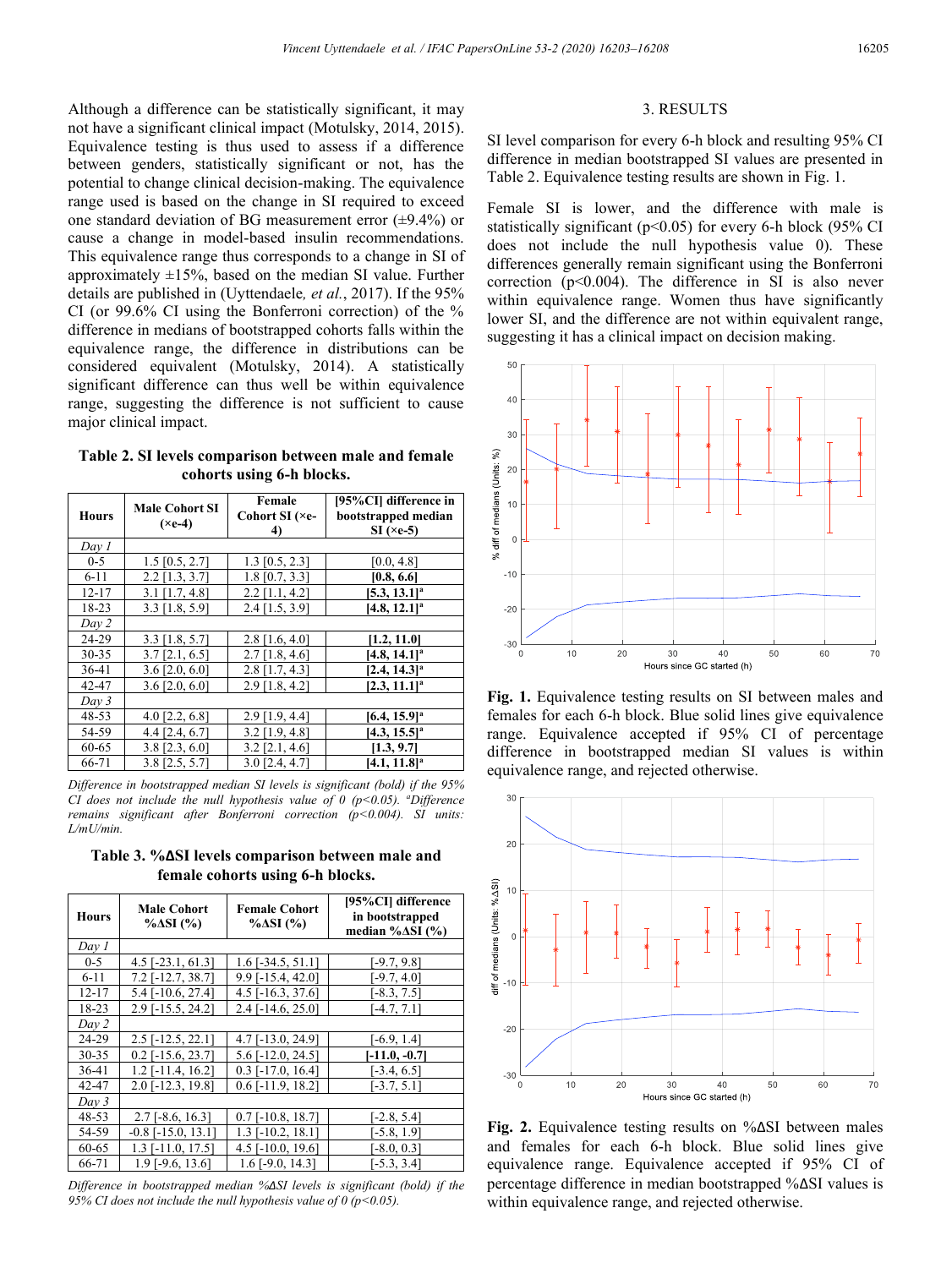Considering metabolic variability, %ΔSI comparison for every 6-h block and resulting 95% CI difference in median bootstrapped %ΔSI values are in Table 3. Equivalence testing results are shown in Fig. 2.

Differences in metabolic variability (%ΔSI) are never significant (95% CI includes the null hypothesis value 0, p>0.05), except one 6-h block. These differences are never significant when using Bonferroni correction (p>0.004). Additionally, these differences are always within the equivalence range (Fig. 2). Males and females thus have equivalent metabolic variability and should be equally easy or hard to control.

### 4. DISCUSSION

The results presented suggest two main outcomes. One based on SI significant difference between genders, and the second on equivalent variability. Specifically, females are more insulin resistant and have a stronger metabolic response to stress, and males and females are equally hard to control.

In this retrospective cohort, male and female sub-groups demographics and GC outcomes are similar (Table 1). The only significant differences are in the overall median cohort BG distribution and nutrition rates achieved. However, the difference in BG levels is well within clinical equivalence (Uyttendaele*, et al.*, 2017), and the significant difference in nutrition rates achieved (g/h) is explained by the difference in the original goal feed (GF). When comparing nutrition rates in terms of %GF achieved, which is based on body size, the difference, as expected, disappears and %GF rates are similar. Thus, both groups are demographically similar.

Weight information is not available for SPRINT patients. However, GF is calculated starting from the 2000kcal/day recommended by ACCP guidelines, and then adapted for each patient based on sex, age, and body frame size. GF thus ranges from  $\sim$ 1025 – 2450 kcal/day. Frame size approximates body mass into three groups, while age captures change in energy demands as age increases. Thus, these metrics account for body mass and demand to personalise nutrition goals.

GF (g/h) is higher for males (Table 1), as they typically have higher body mass, so this difference is expected. However, %GF is the same between the sexes, and thus overall caloric goals per body mass and estimated demand by age are similar across both cohorts. Hence, given insulin administration and %GF delivered are the same, it can be concluded females were given similar g/hr of nutrition per body weight and demand, but were given greater insulin per body mass or frame size. Specifically, %GF is normalised to mass in part; but insulin delivery is not. Therefore, females require more insulin per unit of estimated body mass to remove similar amounts of glucose given per unit of estimated body mass.

Therefore, the first main outcome of this study, all else equal, is the significantly lower identified SI observed in females (Table 2), suggesting a stronger metabolic stress response compared to males. Additionally, the similar insulin and grams of dextrose per unit estimated body mass administered during GC, suggest higher insulin dosing per body mass was needed for females, further validating the lower SI levels identified in women. These results match neonatal ICU results (Dickson*, et al.*, 2015a; Dickson*, et al.*, 2015b), where preterm girls had higher insulin secretion at similar glycemia, and thus greater insulin resistance, than boys.

The second main outcome is the equivalent metabolic variability (%ΔSI) between males and females (Fig. 2). The difficulty to safely and effectively control patients is interand intra-patient variability (Chase*, et al.*, 2011b). Being equivalent here, suggest males and females are equally controllable, and thus should all benefit from safe and effective GC. In this SPRINT cohort, GC outcomes achieved were safe, effective, and achieved in a similar manner (Table 1), supporting this result.

Overall, the different SI levels and equivalent SI variability suggest GC protocol design lacking patient-specificity would fail to provide personalised control. Specifically, these results females may require higher insulin dosing for equal GC efficacy, at equal safety. Model-based GC approaches are thus needed to capture both inter- and intra- patient variability, and account for demographic differences between patients.

In this study, patient-specific, model-based SI is identified from a validated physiological model (Docherty*, et al.*, 2012; Lin*, et al.*, 2011). This model has been widely shown to correlate well with gold standards measures (Lotz *et al.*, 2006; McAuley *et al.*, 2011), but is limited by estimates of some parameters. The differences seen in resulting SI, all else equal, could be explained by two parameters: higher endogenous glucose production for females and/or lower insulin secretion.

At equal severity (Table 1), higher than estimated endogenous glucose production, due to metabolic stress and inflammatory response to injury, would suggest higher stress response to injury for females. If insulin secretion is lower for females than estimated here, it would suggest a greater suppression of insulin secretion by stress hormones than for males. A combination of both is most likely, given the impact of stress response on these two parameters (Dungan *et al.*, 2009; McCowen*, et al.*, 2001; Preiser *et al.*, 2014).

The quality of the clinical data from this study is high (Chase *et al.*, 2008a; Chase*, et al.*, 2008b). Identified SI is thus believed highly reflective of metabolic condition, although the identification of this parameter using a model can suffer from inaccuracies. However, the model used has been widely validated in clinical use (Dickson *et al.*, 2013; Penning *et al.*, 2012; Stewart*, et al.*, 2016), and shown high performance in the clinical ranges observed here, minimizing such potential inaccuracies.

The authors did not find any analyses comparing endogenous glucose production and insulin secretion between sexes in critically ill adults. However, due to their acute condition, these parameters could differ in many ways. Such analyses would allow comparison of this study results, first to suggest women could be more resistant to insulin than men, potentially due to a greater response to insult induced stress.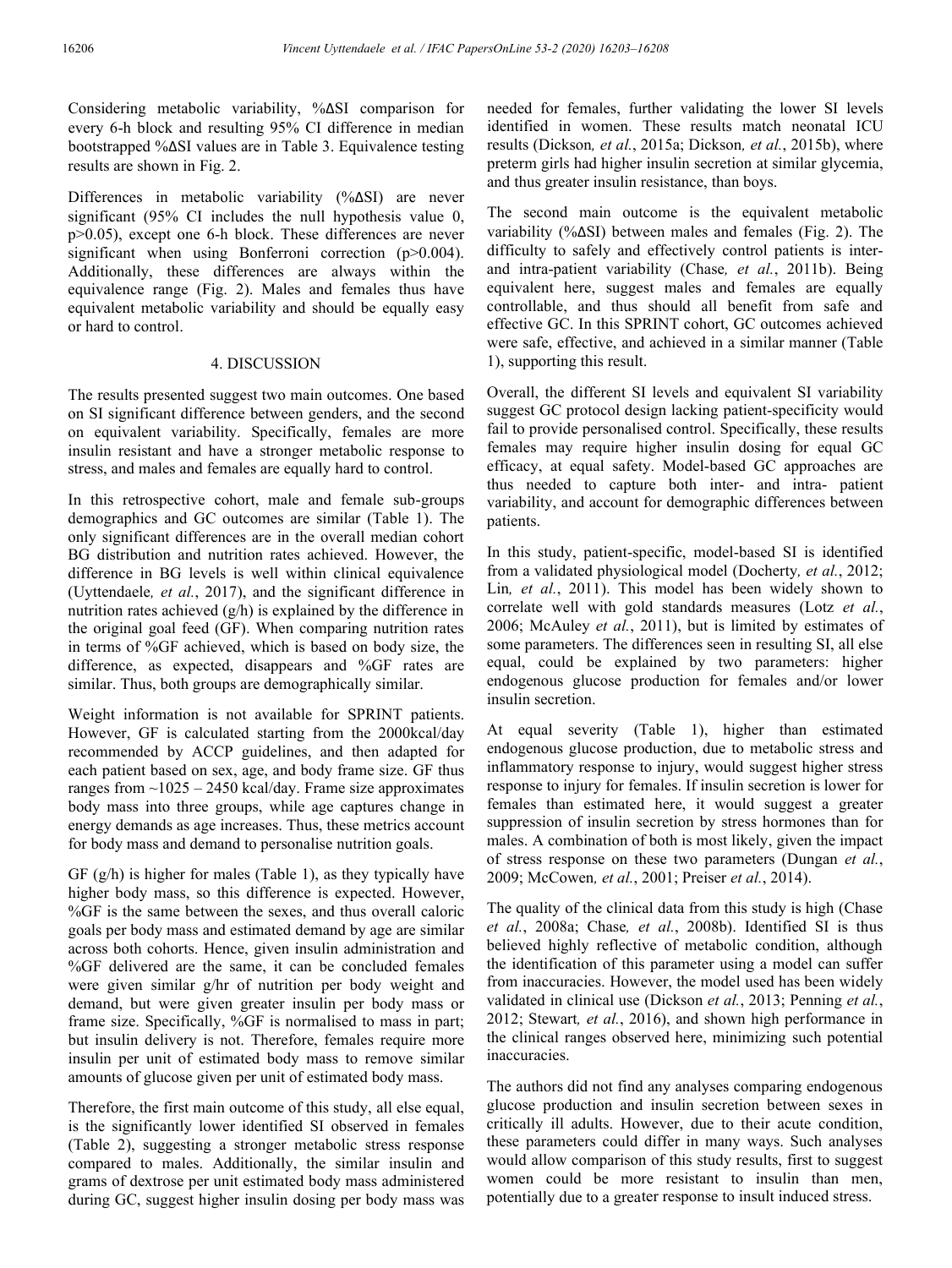The clinical impact of these results could be limited due to the retrospective data used here. However, this cohort is representative of a large generalised ICU cohort of patients from many years of GC practice.

# 5. CONCLUSIONS

This study shows a significant difference in SI levels between males and females exists for ICU adults under insulin therapy. Females are more insulin resistant, and this could be due to a higher metabolic response to stress.

Metabolic variability, %ΔSI, is equivalent between males and females. Both groups are thus equally controllable and should benefit from similar GC outcomes. In turn, insulin requirements for females are likely higher, but equal safety and efficacy should be achieved for both groups in GC. These results also potentially add a new dimension for future personalized medicine, and support the use of dynamic, model-based, personalised GC protocol designs.

### REFERENCES

- Basu, R., Dalla Man, C.*, et al.* (2006). Effects of age and sex on postprandial glucose metabolism: differences in glucose turnover, insulin secretion, insulin action, and hepatic insulin extraction. *Diabetes, 55*, 2001-2014.
- Brunkhorst, F. M., Engel, C.*, et al.* (2008). Intensive insulin therapy and pentastarch resuscitation in severe sepsis. *N Engl J Med, 358*, 125-139.
- Chase, J. G., Benyo, B.*, et al.* (2019). Glycemic control in the intensive care unit: A control systems perspective. *Annual Reviews in Control, 48*, 359-368.
- Chase, J. G., Desaive, T.*, et al.* (2018). Improving glycemic control in critically ill patients: personalized care to mimic the endocrine pancreas. *Crit Care, 22*, 182.
- Chase, J. G., and Dickson, J. (2017). Traversing the valley of glycemic control despair. *Critical Care*.
- Chase, J. G., Le Compte, A. J.*, et al.* (2011a). Physiological modeling, tight glycemic control, and the ICU clinician: what are models and how can they affect practice? *Ann Intensive Care, 1*, 11.
- Chase, J. G., Le Compte, A. J.*, et al.* (2011b). Tight glycemic control in critical care--the leading role of insulin sensitivity and patient variability: a review and modelbased analysis. *Comput Methods Programs Biomed, 102*, 156-171.
- Chase, J. G., LeCompte, A.*, et al.* (2008a). A benchmark data set for model-based glycemic control in critical care. *J Diabetes Sci Technol, 2*, 584-594.
- Chase, J. G., Pretty, C. G.*, et al.* (2010). Organ failure and tight glycemic control in the SPRINT study. *Crit Care, 14*, R154.
- Chase, J. G., Shaw, G.*, et al.* (2008b). Implementation and evaluation of the SPRINT protocol for tight glycaemic control in critically ill patients: a clinical practice change. *Crit Care, 12*, R49.
- Dickson, J. L., Alsweiler, J.*, et al.* (2015a). A C-Peptide-Based Model of Pancreatic Insulin Secretion in Extremely Preterm Neonates in Intensive Care. *J Diabetes Sci Technol, 10*, 111-118.
- Dickson, J. L., Chase, J. G.*, et al.* (2015b). Hyperglycaemic Preterm Babies Have Sex Differences in Insulin Secretion. *Neonatology, 108*, 93-98.
- Dickson, J. L., LeCompte, A. J.*, et al.* (2013). Development and optimisation of stochastic targeted (STAR) glycaemic control for pre-term infants in neonatal intensive care. *Biomed Signal Process Control, 8*.
- Docherty, P. D., Chase, J. G.*, et al.* (2012). Characterisation of the iterative integral parameter identification method. *Med Biol Eng Comput, 50*, 127-134.
- Dungan, K. M., Braithwaite, S. S.*, et al.* (2009). Stress hyperglycaemia. *Lancet, 373*, 1798-1807.
- Evans, A., Le Compte, A.*, et al.* (2012). Stochastic targeted (STAR) glycemic control: design, safety, and performance. *J Diabetes Sci Technol, 6*, 102-115.
- Finfer, S., Chittock, D. R.*, et al.* (2009). Intensive versus conventional glucose control in critically ill patients. *N Engl J Med, 360*, 1283-1297.
- Finfer, S., Liu, B.*, et al.* (2012). Hypoglycemia and risk of death in critically ill patients. *N Engl J Med, 367*, 1108-1118.
- Geer, E. B., and Shen, W. (2009). Gender differences in insulin resistance, body composition, and energy balance. *Gend Med, 6 Suppl 1*, 60-75.
- Gunst, J., and Berghe, G. (2016). Blood glucose control in the ICU: don't throw out the baby with the bathwater! *Intensive Care Med, 42*.
- Krinsley, J. S. (2003). Association between hyperglycemia and increased hospital mortality in a heterogeneous population of critically ill patients. *Mayo Clin Proc, 78*, 1471-1478.
- Krinsley, J. S. (2004). Effect of an intensive glucose management protocol on the mortality of critically ill adult patients. *Mayo Clin Proc, 79*, 992-1000.
- Krinsley, J. S. (2018). Is It Time to Rethink Blood Glucose Targets in Critically Ill Patients? *Chest, 154*, 1004- 1005.
- Krinsley, J. S., and Preiser, J. C. (2015). Time in blood glucose range 70 to 140 mg/dl  $>80\%$  is strongly associated with increased survival in non-diabetic critically ill adults. *Crit Care, 19*, 179.
- Lin, J., Lee, D.*, et al.* (2008). Stochastic modelling of insulin sensitivity and adaptive glycemic control for critical care. *Comput Methods Programs Biomed, 89*, 141- 152.
- Lin, J., Razak, N. N.*, et al.* (2011). A physiological Intensive Control Insulin-Nutrition-Glucose (ICING) model validated in critically ill patients. *Comput Methods Programs Biomed, 102*, 192-205.
- Lotz, T. F., Chase, J. G.*, et al.* (2006). Transient and steadystate euglycemic clamp validation of a model for glycemic control and insulin sensitivity testing. *Diabetes Technol Ther, 8*, 338-346.
- McAuley, K. A., Berkeley, J. E.*, et al.* (2011). The dynamic insulin sensitivity and secretion test - a novel measure of insulin sensitivity. *Metabolism, 60*, 1748-1756.
- McCowen, K. C., Malhotra, A.*, et al.* (2001). Stress-induced hyperglycemia. *Crit Care Clin, 17*, 107-124.
- Mesotten, D., Dubois, J.*, et al.* (2017). Software-guided versus nurse-directed blood glucose control in